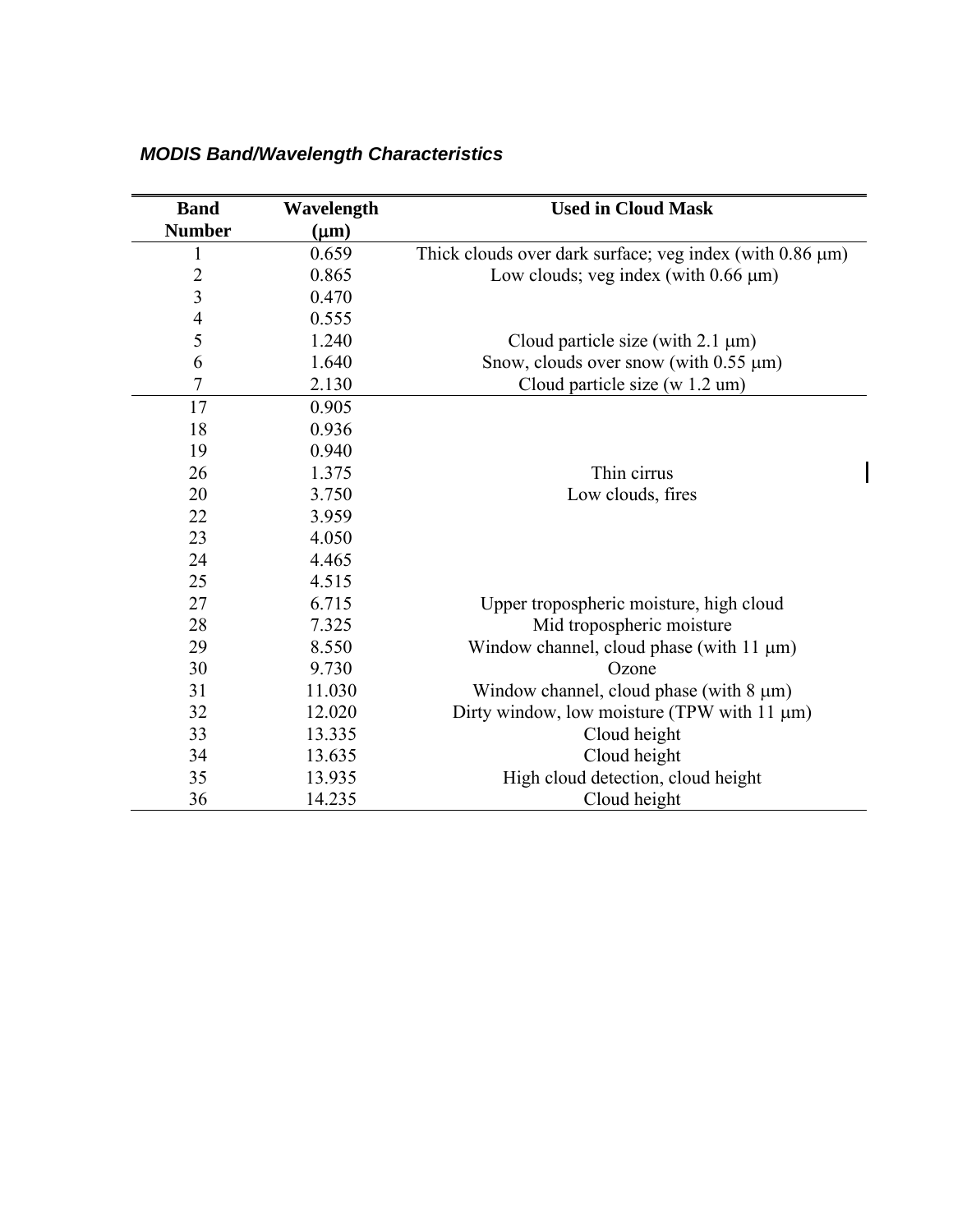| <b>Scene</b>                                                        | <b>Solar/Reflectance</b>                                                                                                                               | <b>Thermal</b>                                                                                                                                                                                                                                                                                                                      | <b>Comments</b>                                                                                                                                                                                            |
|---------------------------------------------------------------------|--------------------------------------------------------------------------------------------------------------------------------------------------------|-------------------------------------------------------------------------------------------------------------------------------------------------------------------------------------------------------------------------------------------------------------------------------------------------------------------------------------|------------------------------------------------------------------------------------------------------------------------------------------------------------------------------------------------------------|
|                                                                     |                                                                                                                                                        |                                                                                                                                                                                                                                                                                                                                     |                                                                                                                                                                                                            |
| Low cloud over<br>water                                             | $R_{0.86}$ , $R_{0.67}/R_{0.87}$ ,<br>$BT_{11} - BT_{3.7}$                                                                                             | Difficult, compare<br>$BT_{11}$ to daytime mean<br>clear-sky values of<br>$BT11$ ;<br>$BT_{11}$ in combination<br>with brightness<br>temperature difference<br>tests;<br>Over oceans, expect a<br>relationship between<br>$BT_{11}$ - $BT_{8.6}$ , $BT_{11}$ - $BT_{12}$<br>due to water vapor<br>amount being<br>correlated to SST | Spatial and temporal<br>uniformity tests<br>sometimes used of<br>water scenes;<br>Beware of Sun-glint<br>regions                                                                                           |
| <b>High Thick</b><br>cloud over<br>water                            | $R_{1.38}$ , $R_{0.86}$ ,<br>$R_{0.67}/R_{0.87}$                                                                                                       | $BT_{11}$ ; $BT_{13.6}$ ; $BT_{6.7}$<br>$BT_{11}$ -BT <sub>8.6</sub> , BT <sub>11</sub> -BT <sub>12</sub>                                                                                                                                                                                                                           |                                                                                                                                                                                                            |
| High Thin<br>cloud over<br>water                                    | $R_{1.38}$                                                                                                                                             | $BT_{6.7}$ ; $BT_{13.9}$<br>$BT_{11}$ -BT <sub>12</sub> , BT <sub>3.7</sub> -BT <sub>12</sub>                                                                                                                                                                                                                                       | For R <sub>1.38</sub> , Be careful<br>of surface reflectance<br>for atmospheres with<br>low total water vapor<br>amounts.<br>For BT difference<br>tests, beware of<br>variations in surface<br>emissivity. |
| Low cloud<br>over snow                                              | $(R_{0.65} - R_{1.6}) / (R_{0.65})$<br>$+ R_{1.6}$ ;<br>$BT_{11} - BT_{3.7}$                                                                           | Difficult, look for<br>inversions                                                                                                                                                                                                                                                                                                   | Ratio test is called,<br><b>NDSI</b> (Normalized<br>Difference Snow<br>Index).<br>$R_{2.1}$ is also dark over<br>snow and bright for<br>low cloud.                                                         |
| High thick<br>cloud over<br>snow<br>High thin<br>cloud over<br>snow | $R_{1.38}$ ;<br>$(R_{0.65} - R_{1.6}) / (R_{0.65})$<br>$+$ R <sub>1.6</sub> );<br>$R_{1.38}$ ;<br>$(R_{0.65} - R_{1.6}) / (R_{0.65})$<br>$+ R_{1.6}$ ; | $BT_{11}$ ; $BT_{13.6}$ ; $BT_{6.7}$<br>Look for inversions,<br>suggesting cloud-free.<br>$BT_{11}$ ; $BT_{13.6}$ ; $BT_{6.7}$<br>Look for inversions,<br>suggesting cloud-free<br>region.                                                                                                                                          |                                                                                                                                                                                                            |
|                                                                     |                                                                                                                                                        |                                                                                                                                                                                                                                                                                                                                     |                                                                                                                                                                                                            |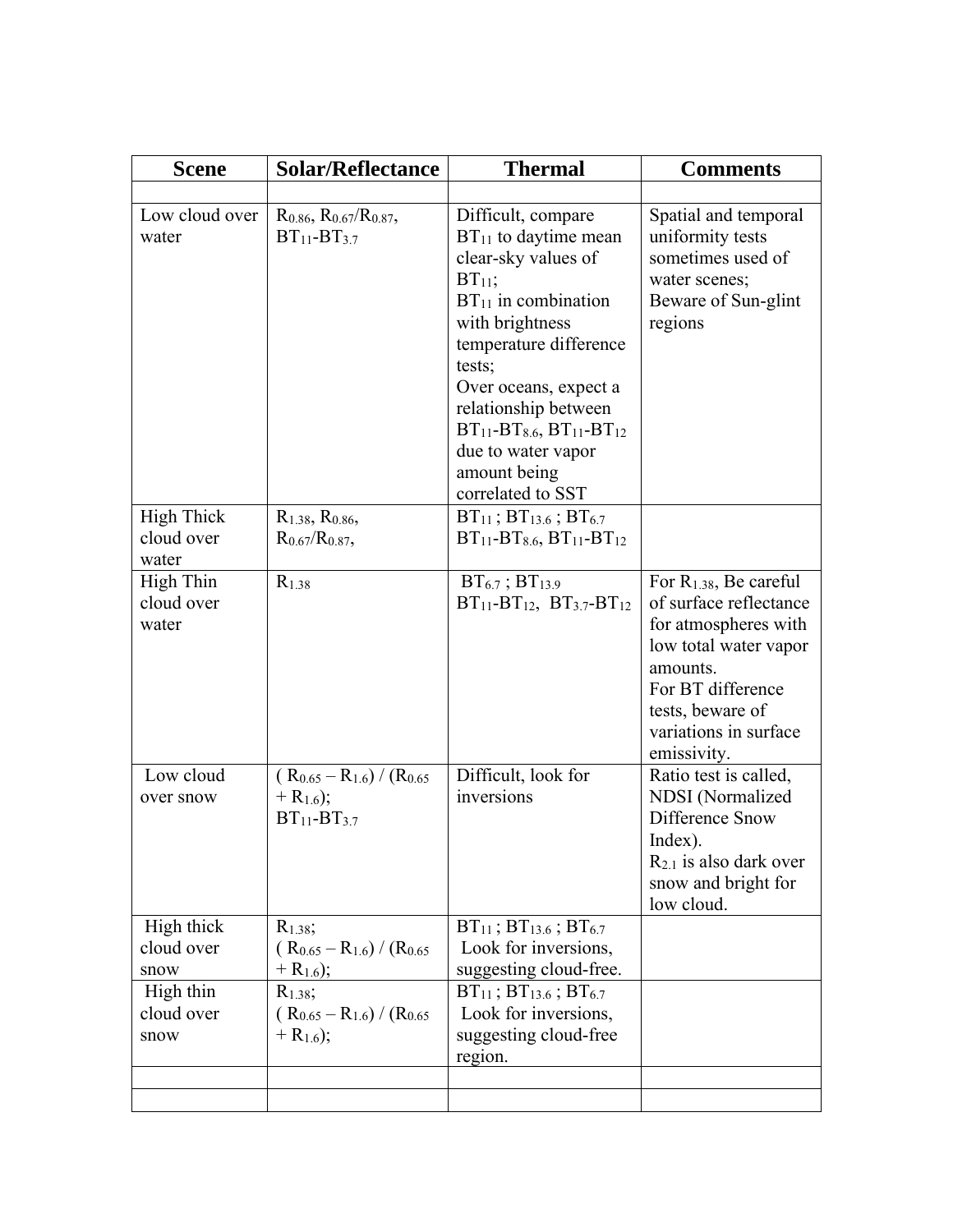| <b>Scene</b>                                  | <b>Solar/Reflectance</b>                                                                                                           | <b>Thermal</b>                                                                                                                                 | <b>Comments</b>                                                                                                                                                                  |
|-----------------------------------------------|------------------------------------------------------------------------------------------------------------------------------------|------------------------------------------------------------------------------------------------------------------------------------------------|----------------------------------------------------------------------------------------------------------------------------------------------------------------------------------|
| Low cloud over<br>vegetation                  | $R_{0.86}$ , $R_{0.67}/R_{0.87}$ ,<br>$BT_{11}$ - $BT_{3.7}$ ;<br>$(R_{0.86} - R_{0.65}) / (R_{0.86})$<br>$+$ R <sub>0.65</sub> ); | Difficult, $BT_{11}$ in<br>combination with<br>brightness temperature<br>difference tests.                                                     | Ratio test is called,<br>NDVI (Normalized<br>Difference<br>Vegetation Index).<br>Other ratio tests have<br>also been developed.<br>Can make tests a<br>function of<br>ecosystem. |
| <b>High Thick</b><br>cloud over<br>vegetation | $R_{1.38}$ , $R_{0.86}$ ,<br>$R_{0.67}/R_{0.87}$<br>$(R_{0.86} - R_{0.65}) / (R_{0.86})$<br>$+$ R <sub>0.65</sub> );               | $BT_{11}$ ; $BT_{13.9}$ ; $BT_{6.7}$<br>$BT_{11}$ -BT <sub>8.6</sub> , BT <sub>11</sub> -BT <sub>12</sub>                                      | Can make tests a<br>function of<br>ecosystem to account<br>for variations in<br>surface emittance and<br>reflectance.                                                            |
| <b>High Thin</b><br>cloud over<br>vegetation  | $R_{1.38}$ , $R_{0.86}$ ,<br>$R_{0.67}/R_{0.87}$<br>$(R_{0.86} - R_{0.65}) / (R_{0.86})$<br>$+ R_{0.65}$ ;                         | $BT_{13.9}$ ; $BT_{6.7}$<br>$BT_{11}$ -BT <sub>8.6</sub> , BT <sub>11</sub> -BT <sub>12</sub>                                                  | Beware of variations<br>in surface emittance<br>and reflectance.                                                                                                                 |
| Low cloud over<br>bare soil                   | $R_{0.86}$ , $R_{0.67}/R_{0.87}$ ,<br>$BT_{11}$ - $BT_{3.7}$ ;                                                                     | $BT11$ in combination<br>with brightness<br>temperature difference<br>tests.<br>$BT_{3.7}-BT_{3.9}$                                            | Difficult due to<br>brightness and<br>spectral variation in<br>surface emissivity.<br>Surface reflectance at<br>3.7 and 3.9 $\mu$ m is<br>similar.                               |
| <b>High Thick</b><br>cloud over bare<br>soil  | $R_{1.38}$ , $R_{0.86}$ , $R_{0.67}/R_{0.87}$                                                                                      | BT <sub>13.9</sub> ; BT <sub>6.7</sub><br>$BT_{11}$ in combination<br>with brightness<br>temperature difference<br>tests.                      |                                                                                                                                                                                  |
| <b>High Thin</b><br>cloud over bare<br>soil   | $R_{1,38}$ , $R_{0,86}$<br>$R_{0.67}/R_{0.87}$ , BT <sub>11</sub> -<br>$BT3.7$ ;                                                   | $BT_{13.9}$ ; $BT_{6.7}$<br>$BT_{11}$ in combination<br>with brightness<br>temperature difference<br>tests, for example<br>$BT_{3.7}-BT_{3.9}$ | Difficult; Be careful<br>of surface reflectance<br>at $1.38 \mu m$ . and<br>variations in surface<br>emittance.                                                                  |
|                                               |                                                                                                                                    |                                                                                                                                                |                                                                                                                                                                                  |